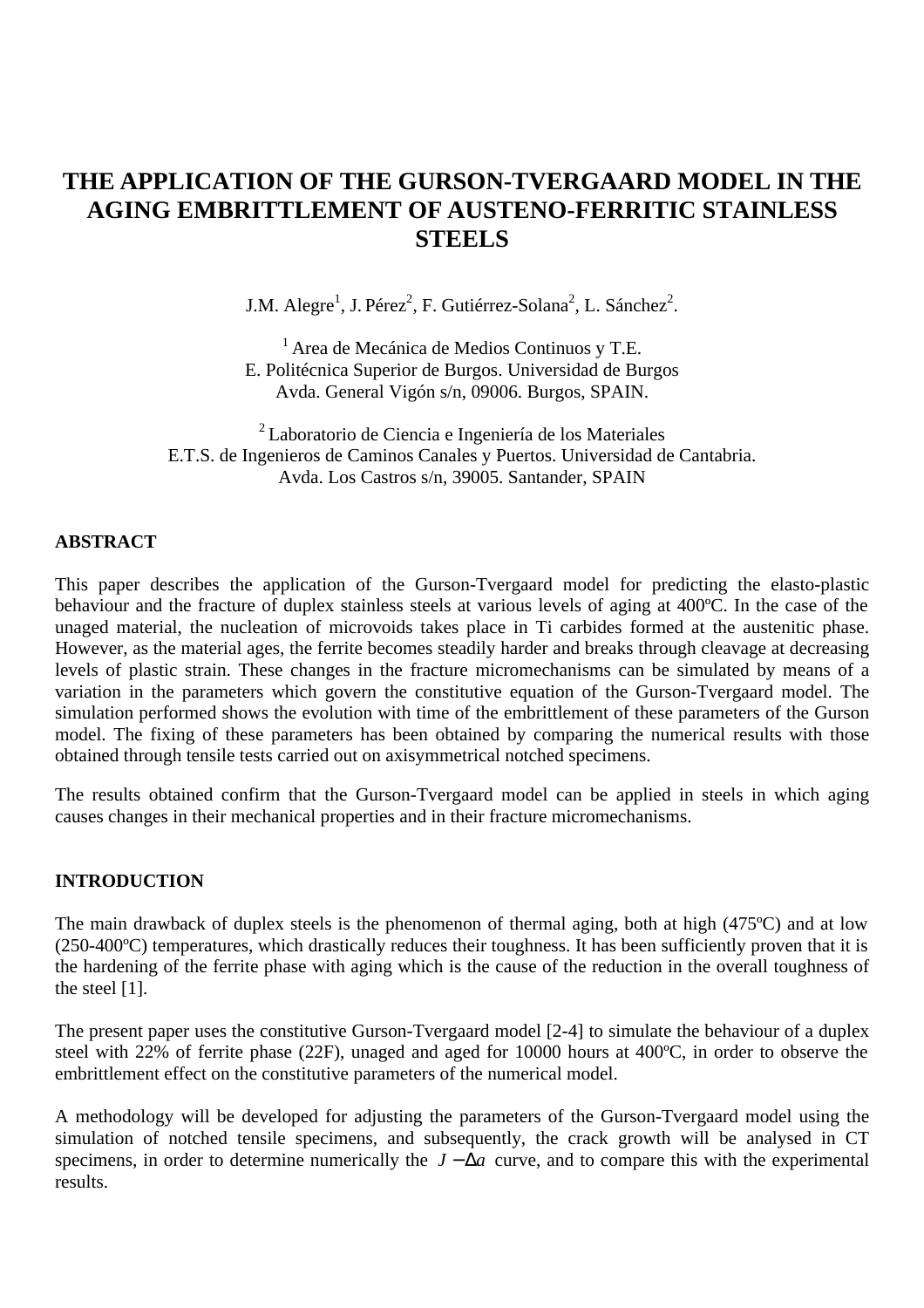#### **GURSON-TVERGAARD MODEL**

The classical porous criterion originally proposed by Gurson [5] and modified by Tvergaard [2,3] is written as follows:

$$
\Phi = \frac{3J_2}{\mathbf{s}_*^2} + 2f^* q_1 \cosh\left(\frac{q_2 I_1}{2\mathbf{s}_*}\right) - (1 + q_1^2 f^{*2}) = 0 \tag{1}
$$

where  $I_1$  is the first invariant of stress trace,  $J_2$  is the second invariant of the deviator stress tensor,  $S_*$  is the current flow stress and  $f^*$ ,  $q_1$  and  $q_2$  are the coefficients of the model. Typical values proposed by Tvergaard [2,3] and Needleman [4] for metals are  $q_1 = 1.0$  and  $q_2 = 1.5$ 

In order to take into account the effect of the microvoid coalescence as the final stage of the fracture process, Tvergaard  $[2, 3]$  introduced the modified porosity value,  $f^*$ , as:

$$
f^* = \begin{cases} f & \text{si } f < f_C \\ f_C + d(f - f_C) & \text{si } f \ge f_C \end{cases}
$$
 (2)

where  $f$  is the volumetric fraction of holes,  $f_c$  is the critical porosity at which the interaction between *d* is the rate of coalescence of the cavities.

The above expressions establish the behaviour of the material in the presence of a specific porosity value. However, as the material is subjected to progressively higher levels of strain, the porosity also increases. There are two phenomena which contribute to the increase in the volumetric fraction of holes. On the one hand, the existing holes gradually grow, making their volumetric fraction increase, and on the other hand, new holes are generated in the material in response to the greater plastic strains [2,3]. Thus, the increase in the porosity will be:

$$
df = df_{growth} + df_{nucleation}
$$
 (3)

On the one hand, the increase in the voids is assumed to be proportional to the increase in plastic strain,  $d\mathbf{e}^P$ :

$$
df_{growth} = (1 - f) \cdot d\mathbf{e}^{P}
$$
 (4)

On the other hand, nucleation is a phenomenon which can be controlled by stress, strain, or by a combination of both. Thus the nucleation of new voids is a process requiring substantial experimental support, since it depends heavily on the material under study. One of the most studied cases is that in which the nucleation is controlled by plastic strain and is governed by the following expression:

$$
df_{nucleation} = A \cdot d\mathbf{e}^{P}
$$
 (5)

where *A* is the cavity nucleation rate. There are several expressions to define the value of *A*. In the case of aged duplex stainless steels, several studies [6, 7] have shown that the nucleation is well adjusted for values of  $A = cte$ .

#### **EXPERIMENTAL PROCEDURE**

#### *Material description*

The selected steel had a 22% ferrite content and is called 22F. Tables 1 and 2 show the chemical composition and mechanical behaviour at reception conditions.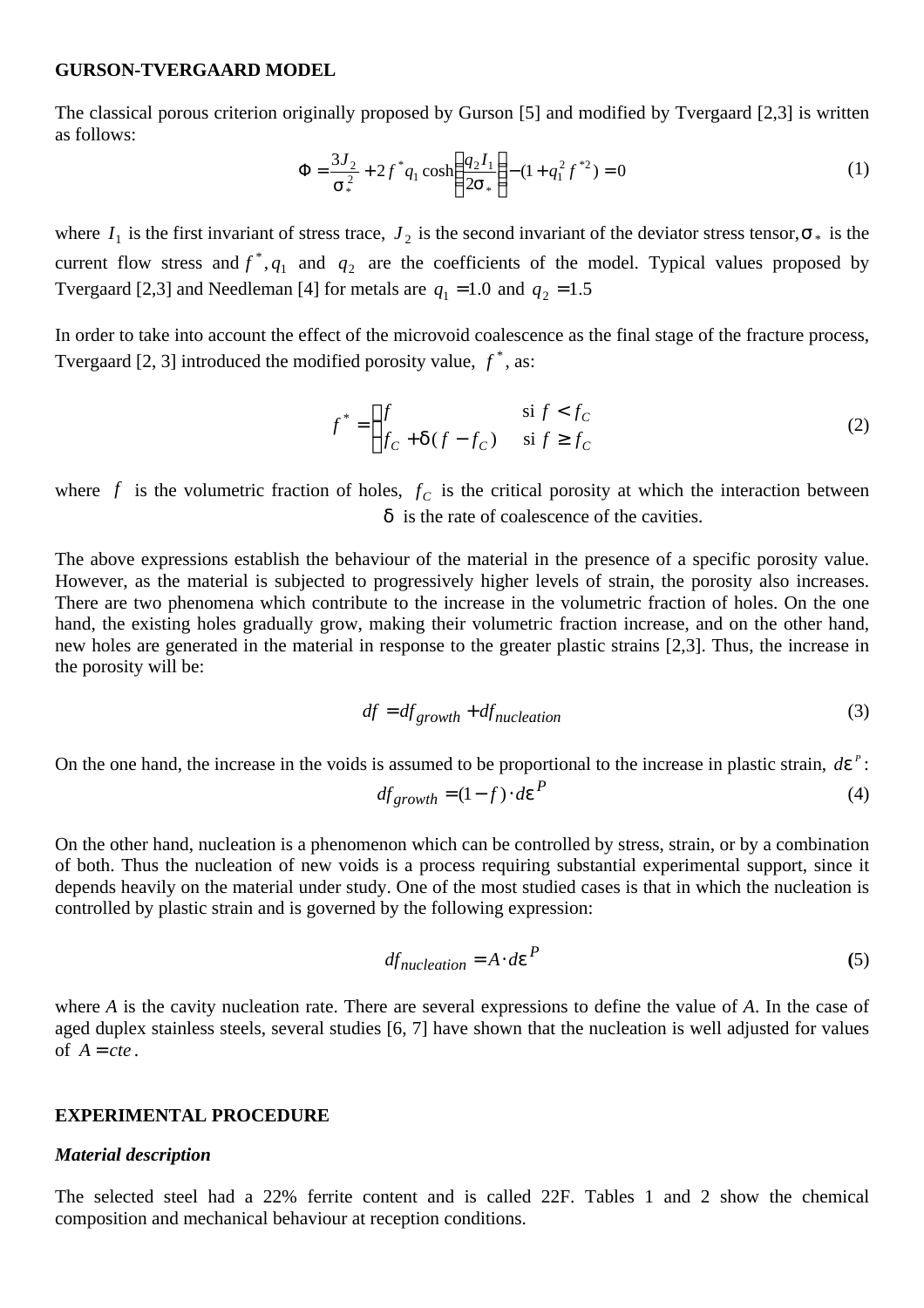For this paper, the temperature of 400<sup>o</sup>C has been selected for the accelerated aging, as it obtains, in a short test time, a greater variation in the effects on the material: increase in microhardness of the ferrite and overall embrittlement [1].

TABLE 1 CHEMICAL COMPOSITION (% WEIGTH).

| Steel |                     | ^ מי<br>$\mathbf{v}$ | ົມເ                                    | 74              | . .     | Мc  |
|-------|---------------------|----------------------|----------------------------------------|-----------------|---------|-----|
| 22F   | $\overline{A}$<br>ட | $\circ$<br>z<br>⊿.ט  | . .<br>$\overline{1}$ . $\overline{2}$ | ъ.<br>д<br>้∿.− | O<br>◡. | ∠.ບ |

TABLE 2 MECHANICAL PROPERTIES AT RECEPTION CONDITIONS, UNAGED.

| <b>Steel</b> |     | $\mathbf{s}_{v}$ (MPa) $\mathbf{s}_{u}$ (MPa) | $e_{\mu}$ (%) | $RA($ %) |
|--------------|-----|-----------------------------------------------|---------------|----------|
|              | 313 |                                               |               |          |

## *Notched Tensile Specimens Testing*

In order to obtain the Gurson-Tvergaard model parameters, tests on axisymmetrical notched specimens (AE) were performed. The specimen geometries are shown in Figure 1. Notched tensile specimens offer the advantage of obtaining a very extensive zone affected solely by nucleation *(A),* which allows this parameter to be well adjusted.



**Figure 1:** Notched tensile specimens.

The test consists in loading the sample until it fractures and registering the load value and the diametric reduction of the minimum section by means of an extensometer ( $P - \Delta f$ ). Some of the tests were stopped just after the onset of coalescence to allow for metallographical studies of the centre of the neck.

## **DETERMINATION OF GURSON-TVERGAARD PARAMETERS**

The methodology used to determine the Gurson-Tvergaard model parameters,  $A, f_C, d$ , is based on a sequential adjustment of the numerical and experimental curves, fixing first the value of the nucleation parameter,  $A$ , followed by the critical porosity,  $f_C$  and, at the end, the rate of coalescence,  $\boldsymbol{d}$ .

Figure 2 shows the effect of nucleation on the curve  $P - \Delta f$  without taking into account the effect of the coalescence, assuming for this  $\mathbf{d} = 1$ , in the behaviour of the aged AE08 specimen. As can be observed, it is easy to determine the nucleation value with the best adjustment, since in this geometry, the fracture does not take place until the final instant of the test. Once the *A* parameter has adjusted the specimen hardening capacity  $(A=0.12)$ , the resistance of the material is overestimated when failing to consider the coalescence of the microvoids.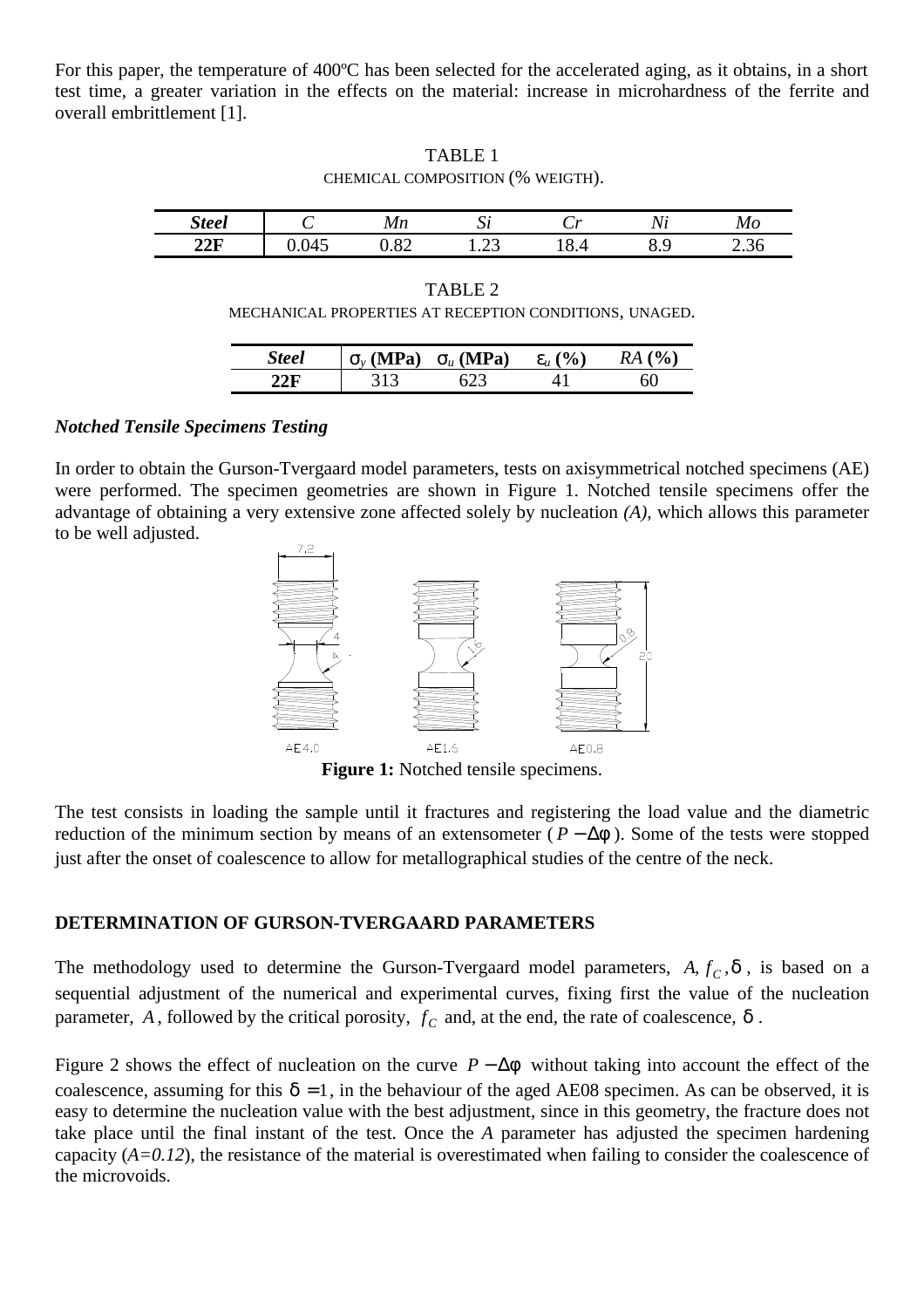

**Figure 2:** Influence of void nucleation rate, A, on the curve  $P - \Delta f$  of sample AE08. Aged 22F steel.

Thus, the second step consists in determining the value of the porosity starting from which the interaction between the cavities begins, and the subsequent loss of resistant capacity as a result of coalescence. This parameter that is the critical porosity  $f_c$ , can be determined through the study of the evolution of porosity in the minimum cross-section during the test.

Figure 3 shows the evolution of porosity in the centre of the minimum cross-section, the zone in which fracture is initiated, with respect to the diametric reduction, for the same specimen as in Figure 2, with the nucleation rate  $A = 0.12$ . It can be observed, following Figures 2 and 3, that the point of separation between the theoretical and the experimental curves is produced for a diametric reduction of  $\mathbf{Df} \approx 0.4 \, \text{mm}$ , at which the porosity at the centre has a value of  $f_c$  =0.04.



**Figure 3:** Evolution of porosity in the centre of the minimum cross-section, with respect to the diametric reduction, for *A*=0.12.

The final parameter to adjust refers to the speed with which the coalescence process takes place once the  $f_C$ value is surpassed. This parameter, the rate of coalescence  $d$ , indicates whether the fracture through coalescence in the element occurs rapidly and with little straining capacity (high *d* ), or slowly (low *d* ).

Figure 4 shows the simulation of the above-mentioned specimen, with a nucleation rate of  $A=0.12$ , a critical porosity of  $f_c = 0.04$  and different values of the rate of coalescence,  $\boldsymbol{d}$ , together with the experimental curve of the steel aged 10000 hours at 400ºC.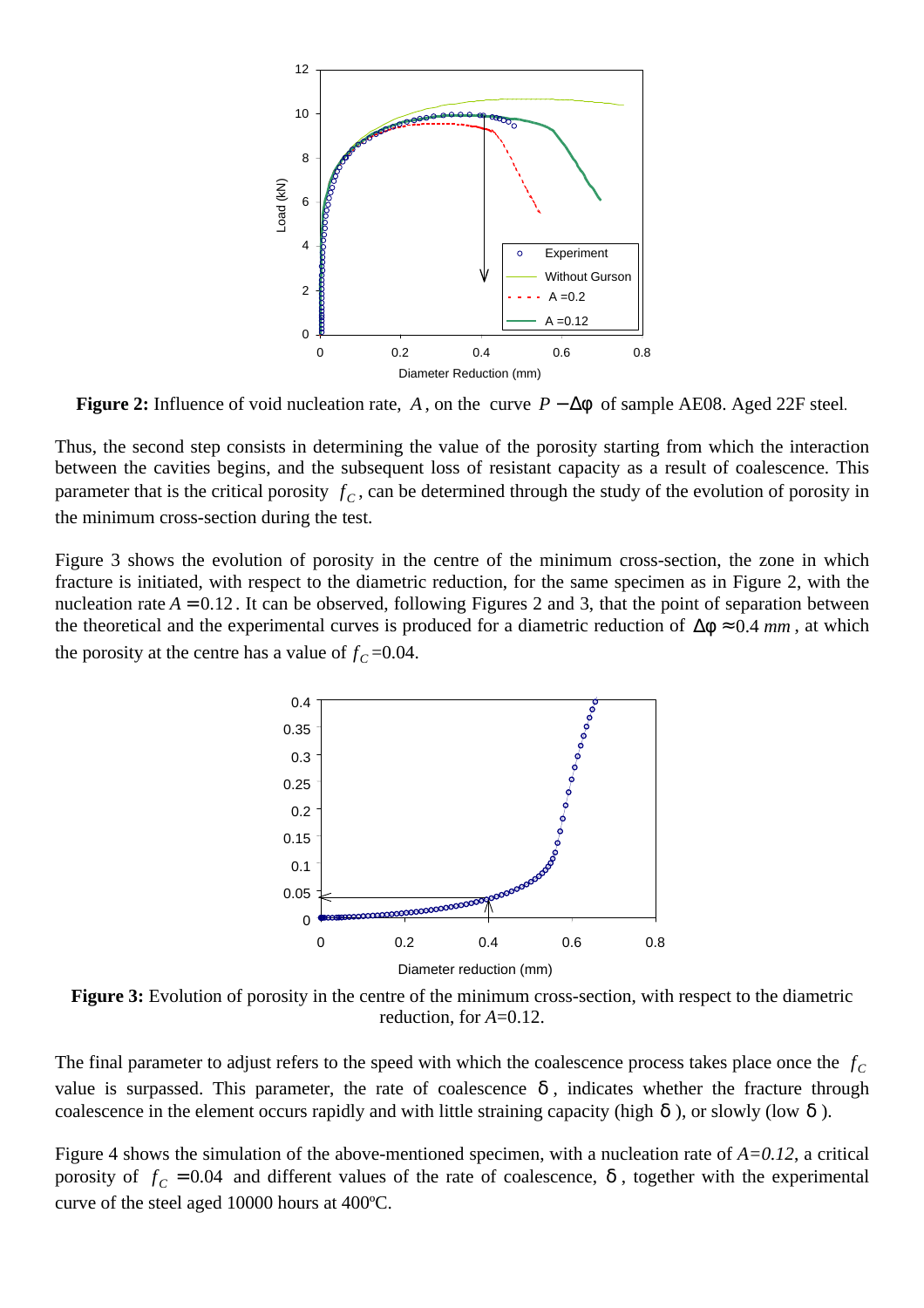

**Figure 4:** Influence of the rate of coalescence, *d*, in the AE08 specimen, for  $A = 0.12$  and  $f_C = 0.04$ ).

The process of parameter adjustment must be carried out in the three configurations (AE08, AE16 y AE40), to determine the effect of the stress triaxiality on these parameters. Subsequently, the results will be extrapolated for higher triaxialities, with which the parameters required to represent the situation existing at a crack tip, able to model cracked components and specimens, will be obtained.

Thus, for the CT specimen, the P-COD test is modelled and the crack-growth is determined by means of the number of broken elements, starting from the integration points which reach the porosity value  $f^* = 1/q_1$ , the moment at which, according to equation (1), the material loses all its capacity of resistance.

As the final objective of the simulation of the compact CT specimens is to determine the *J* − Δ*a* curve to compare it with the experimental results, the procedure based on the ESIS standard PI-92 [8] has been used. In this procedure the value of the integral *J* is obtained as a function of the energy below the *P-COD* curve and the crack-growth at each instant,  $\Delta a = a - a_0$ .

# **RESULTS AND ANALYSIS**

## *Calculation of the model parameters*

Following the methodology presented in the previous section, the adjustment of the  $P - \Delta f$  curves has been carried out for the three configurations of the notched tensile specimens shown in Figure 1 (AE08, AE16 y AE40), both for the as-received state steel (unaged) and for the steel aged 10000 hours at 400ºC. The results obtained are shown in Figure 5.

In the unaged steel, it has been verified that a good adjustment is obtained for the three configurations with the same parameters ( $A = 0.005$ ,  $f_C = 0.02$ ,  $d = 2.5$ ), as can be observed in Figure 5. This indicates an independence of the model parameters from the stress triaxiality, or, if there is some dependence, the low value of the nucleation rate, *A* prevents it from being observed.

However, for the aged steel, the simulation results for the notched tensile samples show a dependence of the nucleation rate, *A*, on the stress triaxiality, as it can be seen in Table 3, which shows the values of the parameters obtained in the numerical simulation as well as the triaxiality of each type of sample used.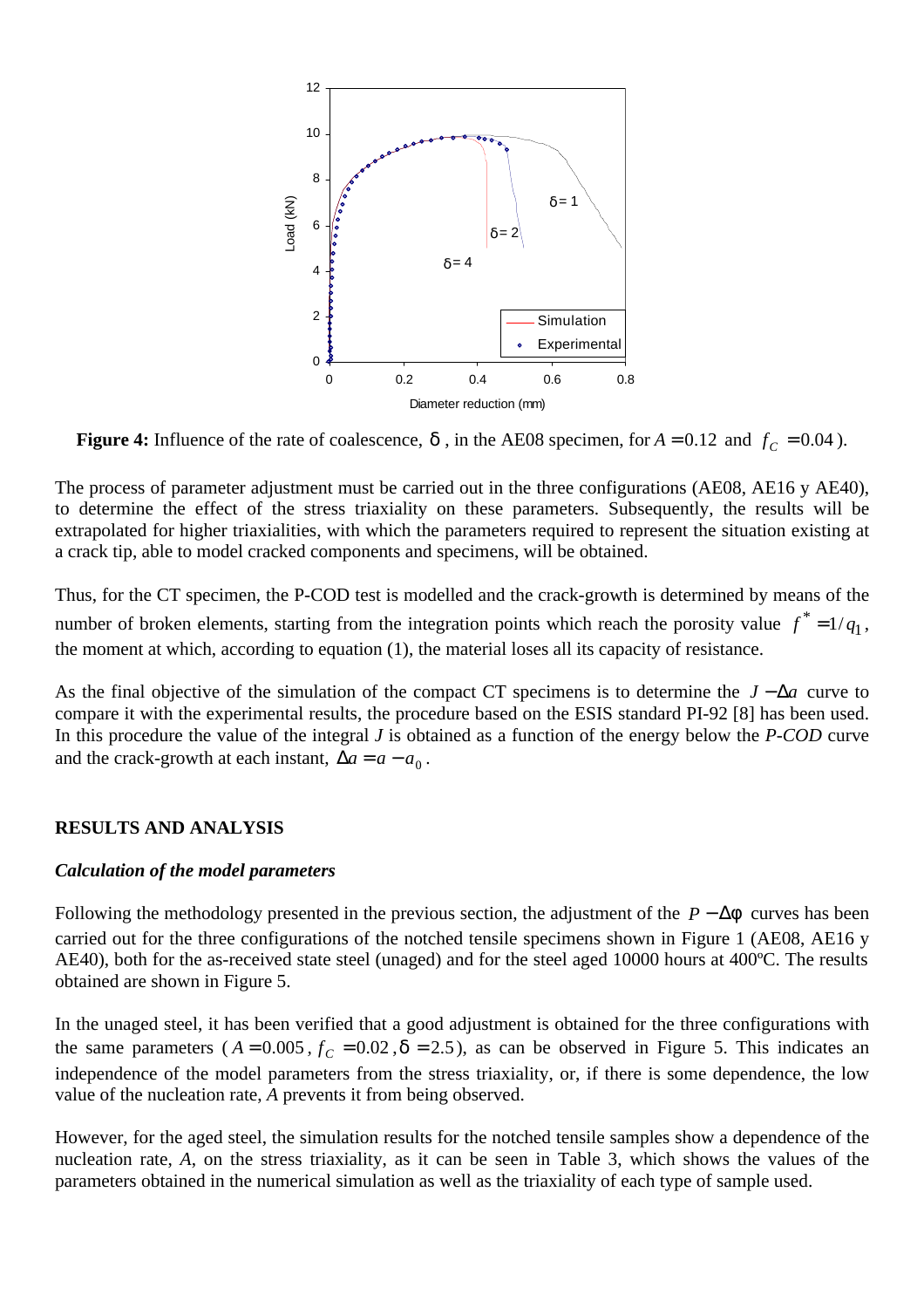

**Figure 5:** Experimental and numerical curves. (a) AE08, (b) AE16, (c) AE40.

TABLE 3 FIT PARAMETERS OF THE 22F STEEL AGED FOR 10000 HOURS AT 400ºC.

| Configuration |          | l C  | а       | <b>Triaxiality</b> |
|---------------|----------|------|---------|--------------------|
| AE08          | 0.12     | 0.04 | 2.0     | 1.20               |
| AE16          | $0.10\,$ | 0.04 | $2.0\,$ | $\rm 0.81$         |
| A F.40        | 0.06     | በ በ4 | 2.0     | 1.55               |

From the representation of the evolution of the nucleation rate with respect to triaxiality for the aged steel, and considering that in the pure compression tests, (triaxiality  $= -0.33$ ), there are no fractures through formation of microvoids or cleavages, which means a null nucleation rate, it can be estimated that for higher triaxiality values, as is the case of CT samples, the nucleation rate, *A*, tends to a saturation.

The effect of the stress triaxiality on the nucleation rate for the aged steel has its origins in the fracture micromechanisms. When the steel is aged, porosity begins in the form of cleavages in the ferrite as can be observed in Figure 6. The formation of a cleavage occurs as a consequence of a high triaxial state, which explains the fact that the greater the triaxiality, the greater the nucleation.

Another important aspect which can be observed in the metallography of Figure 6 is that the cleavage cracks do not appear simultaneously, but rather do so progressively as the strain increases, as demonstrated by the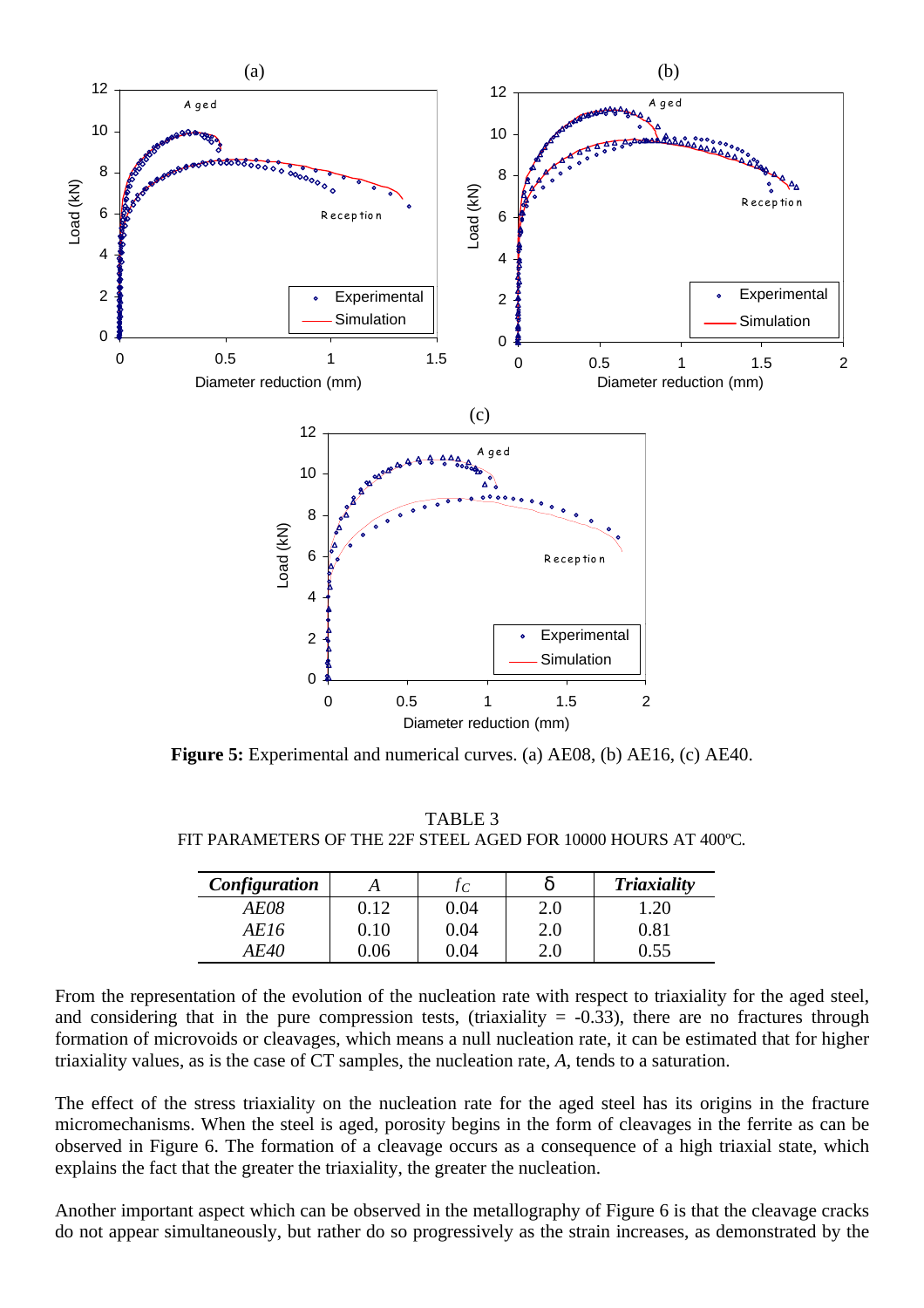difference in the separation between the facets of the cleavage of some cracks compared to others. This fact justifies the use of a nucleation rate, through which the porosity produced by cleavages has been simulated in a gradually increasing way throughout the strain, and not its simultaneous appearance for a critical value of stress or strain.



**Figure 6:** Metallography of the steel in the aged (left) and unaged states (right). Test interrupted before coalescence.

Figure 6 also shows a metallography of the 22F steel as-received (unaged), underlining the absence of cleavage cracks. The metallographic analysis reveals the presence of Ti carbides inside the holes, mainly occurring at the austenitic phase. Another fact which can be observed in Figure 6 is the low level of porosity reached in the moments prior to fracture, which explains the low value of the nucleation rate, *A*, obtained for the steel as-received (*A*=0.005).

# *Simulation of fracture behaviour.*

Following the methodology presented in the above section, parameters have been determined for the simulation of the compact specimen CT, for the as-received state steel and the steel aged 10000 hours at 400ºC. The values used are shown in Table 4. They have been chosen considering the saturation effect of triaxiality on the aged material.

| GURSON-TVERGAARD MODEL PARAMETERS USED IN THE SIMULATION OF THE CT SPECIMENS. |             |  |  |  |  |
|-------------------------------------------------------------------------------|-------------|--|--|--|--|
|                                                                               | $22F$ steel |  |  |  |  |

TABLE 4

| 22F steel                      |     |    |        |
|--------------------------------|-----|----|--------|
| Unaged                         | 005 |    | ل که ک |
| 10000 hours at $400^{\circ}$ C |     | 04 |        |

Figure 7 shows the numerical and experimental *P-COD* curves for the two cases analysed, the as-received and the aged material. The *P-COD* curve and the crack length at each instant are calculated, using the number of elements broken at each step. Then, the *J* − *Da* curves are determined. Figure 7 shows also the *J<sup>R</sup>* numerical results obtained for the aged and the as-received steels. The adjustment curve presented in the graph corresponds to several experimental tests carried out by Sanchez [1]. Both types of curves show the good accuracy of the model established to determine the fracture resistance of these duplex stainless steels under the effect of aging embrittlement mechanisms.